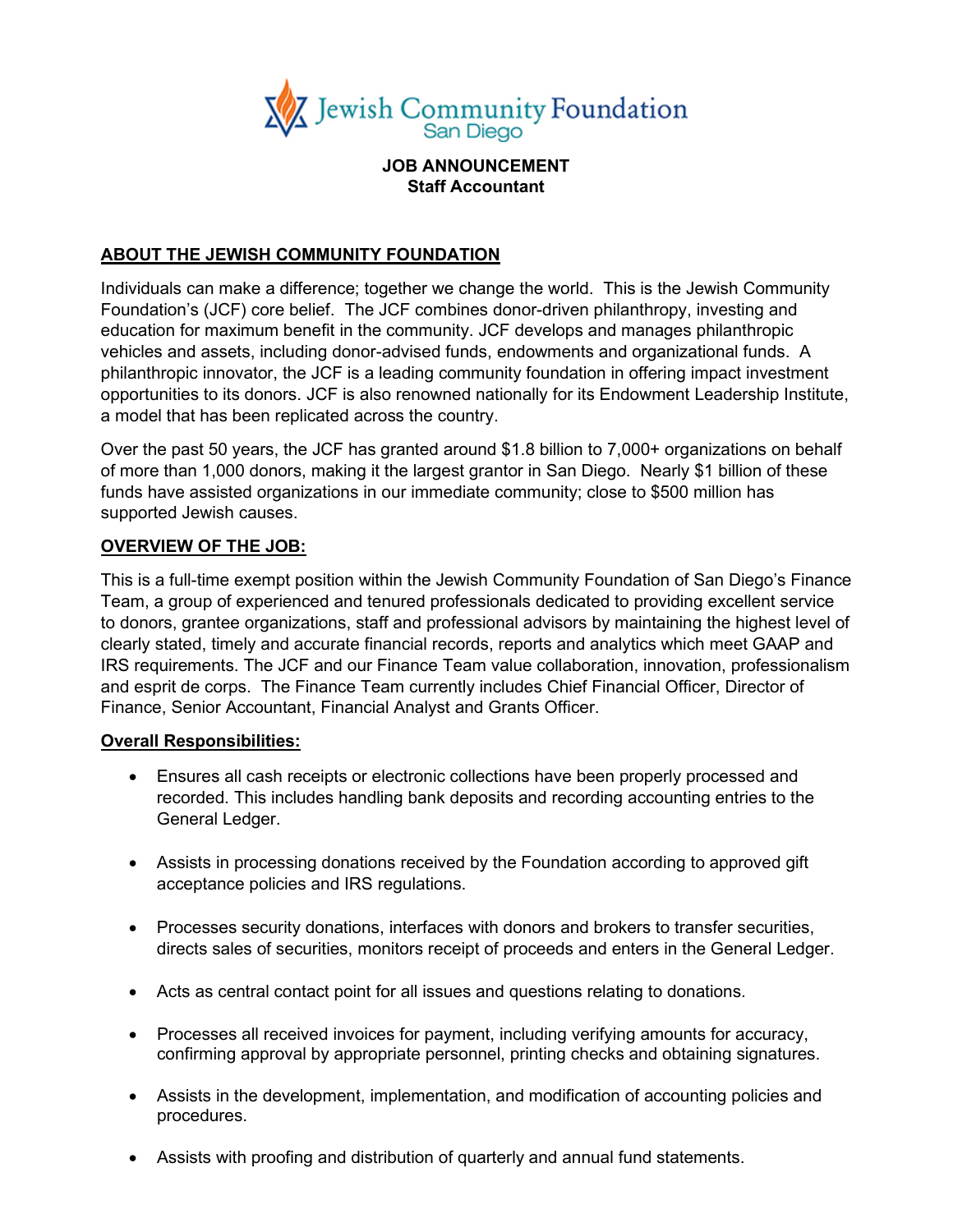- Assists in month-end closing process, general ledger entries and reconciliations.
- Provides support for audit preparation and annual tax filings.
- Prepares ad hoc financial reports and analysis as requested by staff and donors.

# **SKILLS AND QUALIFICATIONS:**

In our work to advance diversity, equity and inclusion at the JCF and in our community, we have learned that historical biases in hiring may lead to fewer applications from women, LGBTQ+ people, and Black, Indigenous, People of Color, and other marginalized groups who decide not to apply due to a false perception that they must meet all of the qualifications. We encourage applicants to apply even if they do not meet 100% of the qualifications.

- Knowledge of generally accepted accounting principles
- Proficient in all Microsoft Office applications, particularly Excel
- Experience with fund accounting and integrated accounting systems; Blackbaud products a plus but not required
- Nonprofit accounting experience a plus
- Comfortable and competent with technology and eager to learn new systems and processes
- Demonstrated ability to organize and prioritize multiple ongoing activities
- Attention to detail
- Excellent communication skills both written and verbal
- Excellent customer service skills
- JCF implemented a mandatory work at home policy in response to the pandemic. We anticipate that once onboarded, this position will be eligible for a hybrid office/work from home schedule.
- Bachelor's degree in Accounting or related field preferred but not required.

# **REPORTING RELATIONSHIP:**

- Reports to Director of Finance
- Supports Finance Department for administrative, accounting and investment management projects

**How to Apply:** Please submit a resume and cover letter via email to: [resume@jcfsandiego.org](mailto:resume@jcfsandiego.org)